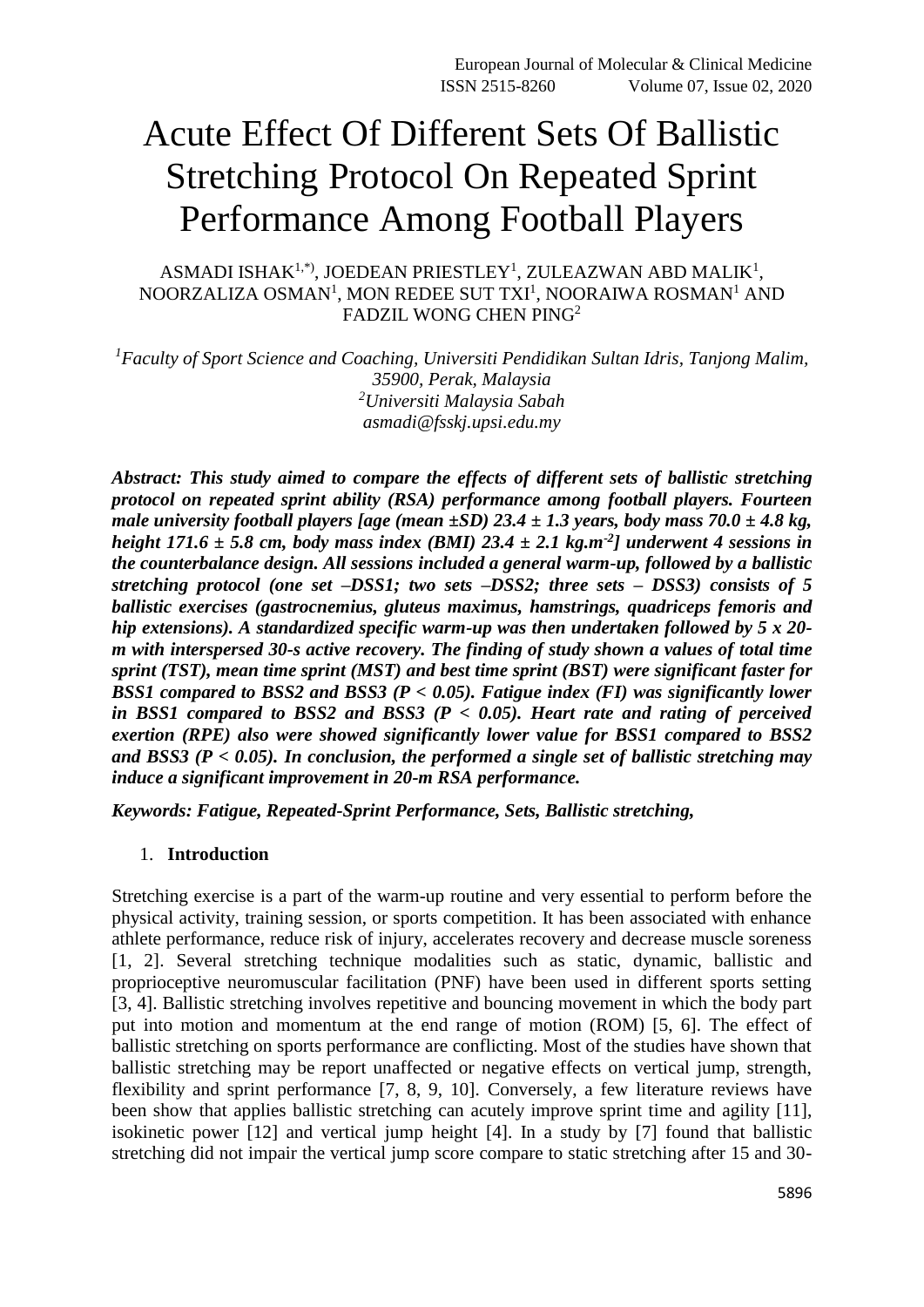minute rest, respectively. Moreover, a study by [13] showed a significant increase in vertical jump result following ballistic stretching compare to PNF and static stretching and a combination of both. Recently, a study by [9] and [14] revealed that ballistic stretching does not impair in sprint performance. Although a single sprint has been study by using ballistic stretching, multiple sprints still unknown the result if can affect the sprint time performance.

Recently, research indicates that the potential effect of stretching on performance seems to depend on the mode of stretching employed, intensity of stretching, duration, the volume of stretching (number of drills performed per each muscle group), training history, task specificity and frequency may play a major role for stretching response [5,15]. During pre-stretch warm-up exercise, fatigue and potentiation effects would occur concurrently [16]. It may be important to determine the various sets to perform in ballistic stretching to ascertain the volumes of activity necessary to achieve optimal performance and to minimize the concurrent fatigue. However, it is still unknown whether how many sets should be performed of ballistic stretching to detrimental the performance of repeated sprint performance.

In our knowledge, no study has been investigated the effect on various volumes of ballistic stretching on the repeated sprint performance. A clarification of the effect different sets of ballistic stretching RSA would help to coach and players to decide which sets/volume are enough to promote the best performance. Therefore, this present study aims to investigate the effect of different sets of ballistic stretching on repeated sprint performance in football players.

# **2. Experimental, Materials and Methods**

*Subjects* Fourteen male football players took part in this study [age (mean  $\pm$ SD) 23.4  $\pm$  1.3 years, body mass  $70.0 \pm 4.8$  kg, height  $171.6 \pm 5.8$  cm, body mass index (BMI)  $23.4 \pm 2.1$  $kg.m<sup>-2</sup>$ ]. All subjects were recruited from a competitive University League and currently where participating in preseason workout included sport-specific training program and strength training. They must have experience of training at least five times per week and volunteered to participate in this study. The subjects had no history of musculoskeletal injury before participating in this study and free of illness during the testing periods and no one was taking any dietary supplement or pharmaceutical drugs that may affect performance during study. All the subjects signed an informed consent form after receiving verbal and briefing of potential risk and benefits derived from study participation.

#### *Design*

Subjects attended a total of 4 measurement sessions, including familiarization and remaining 3 sessions to performed ballistic stretching (BSS1-ballistic stretching one set, BSS2- ballistic stretching two sets and BSS3- ballistic stretching three sets) and followed by linear 20 meters Repeated Sprint Ability (RSA) in counterbalance. All the testing were conducted at the same time of the day (between 8.00 am and 11.00 am) to ensure no diurnal variation and under standard environmental (25°C and 70% relative humidity). For each testing, the day was separated by approximately 72 hours. Subjects were asked to refrain from caffeinated beverages and any strenuous physical activity for 48 hours before the experiment's session. The subject was strapped on the heart monitor (Polar S710, Polar Electro, Kempele, Finland) upon arrival at laboratory and undertook a 5-minute general warm-up. Afterwards, they were asked to perform one of the three different sets of ballistic stretching protocol, followed by specific warm-up activities and  $5 \times 20$ -m repeated sprint test.

*Ballistic Stretching Protocols*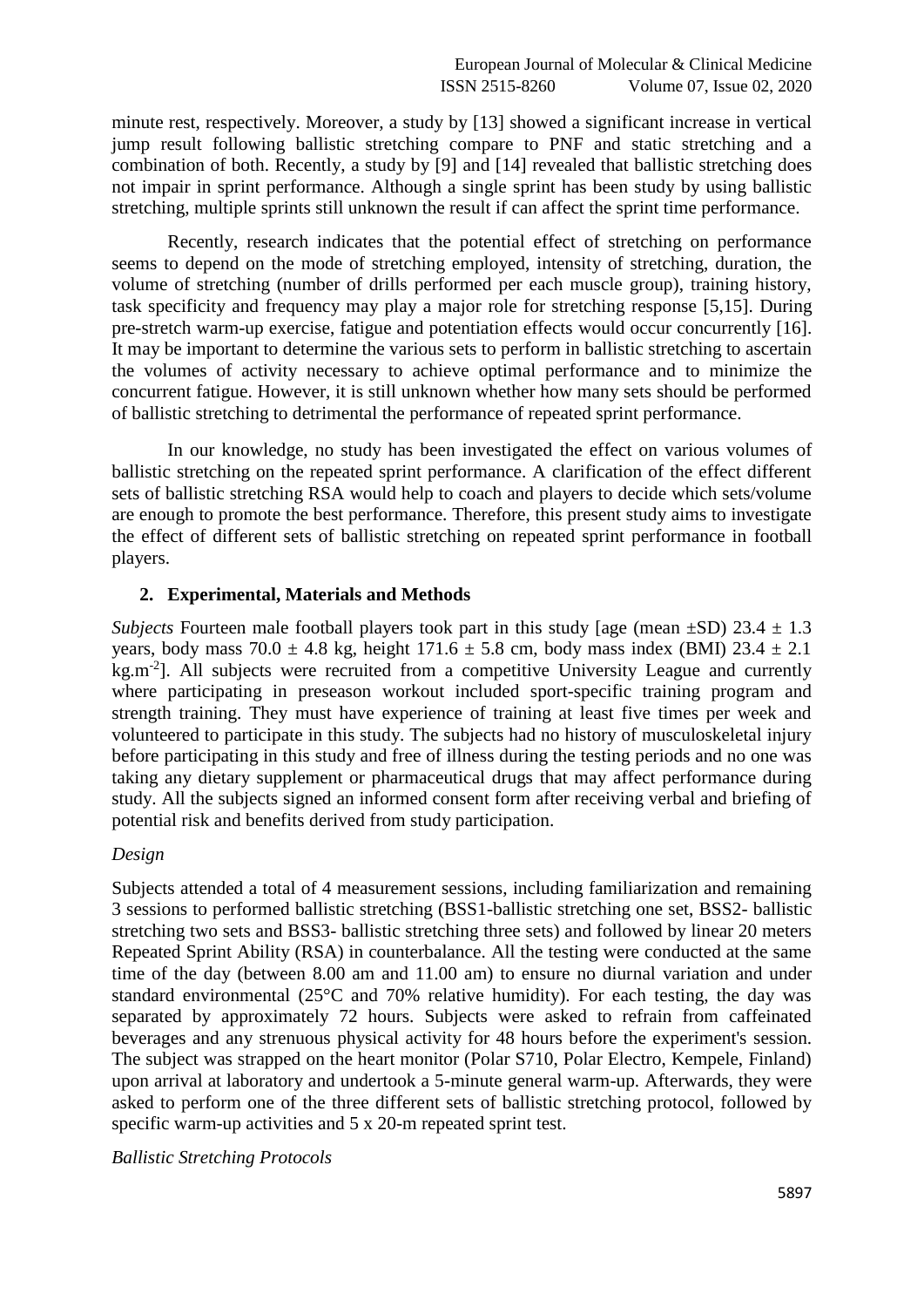After completion of 5-min general warm-up, subjects were instructed to perform one of the three different volumes of ballistic stretching. The ballistic stretching protocol incorporating five exercises to targeted the specific muscle for sprinting such as gastrocnemius, gluteus maximus, hamstrings, quadriceps femoris and hip extensions [9]. This muscle was involved in specific activities to mimic parts of the sprint cycle in the acceleration phase [17]. The subjects were performed ballistic stretches in the oscillatory stretching movement at a rate of 1:1 second per cycle for 1 minute and frequency is controlled by a metronome (60 b.min-1) and assisted by two strength and conditioning experts. The subjects underwent either one sets (BSS1), two sets (BSS2) or three sets (DSS3) of ballistic stretching, in which were randomized and counterbalance order of administration.

## *Specific Warm-up*

After completion of the ballistic stretching, subjects were asked to perform approximately 5 minutes incremental intermittent sprints. The component of specific warm-up consists of 3 of 20-m at 50% maximal effort and 3 of 20-m at maximum effort with walking back to starting point to recovery. The subjects were allowed to rest 5 minutes before the actual experimental trials.

## *Repeated Sprint test*

The sprint test protocol used consist of 5 maximal 20-m repeated sprints with 30-s of active recovery. The 20-m RSA performance is considered to a related in sports involving sprint [18] and represent the mean of sprint distance in field-based team sport [19]. Standardized verbal encouragement was given during familiarization and experimental session. Sprint test time was recorded by using timing gate (Microgate, Bolzano, Italy) with set 1-m apart, 1-m height and 1-m from the starting line. The position of the timing gate was standardized accordance with the guidelines by the manufacturer. RPE was recorded by used Borg's 6-20 scale. Sprint data for total sprint time (TST), mean sprint time (MST), best sprint time (BST) were recorded and used in the subsequent analysis. Fatigue index (FI) was calculated through the method used by [20].

# *Statistical Analysis*

All data were analysed by Statistical Package for Social Sciences (SPSS. ver 26.0) for windows (SPSS, Chicago, IL, USA) for all parameters. A one-way repeated-measures analysis of variance was performed for all variables. A Bonferroni post-hoc test was applied to make a pairwise comparison where the main effect was present. The results are presenting as mean  $\pm$  the standard deviation and 95% confidence interval (95% CI) was calculated for the difference between values for each variable. The alpha level of significance was set at  $p<$ 0.05.

#### **3. Results and Discussion**

The finding of this study for repeated sprint test for performance in table 1, shown that TST was significantly slower for BSS2 and BSS3 compare to BSS1 (F=47.874, p=0.000, 95% CI: 17.23-17.60 seconds) and also the result found that BSS3 slower than BSS2 in TST. Meanwhile, the results showed that MST was significantly slower for both BSS2 and BSS3 compare to BSS1 (F=19.10,  $p=0.000$ , 95% CI: 3.45-3.54 seconds). For the BST, the finding showed that BSS1 was significantly faster compared to the BSS2 and BSS3 (F=14.142, p=0.000, 95% CI: 3.33-3.54 seconds). The result of FI was revealed significantly lower in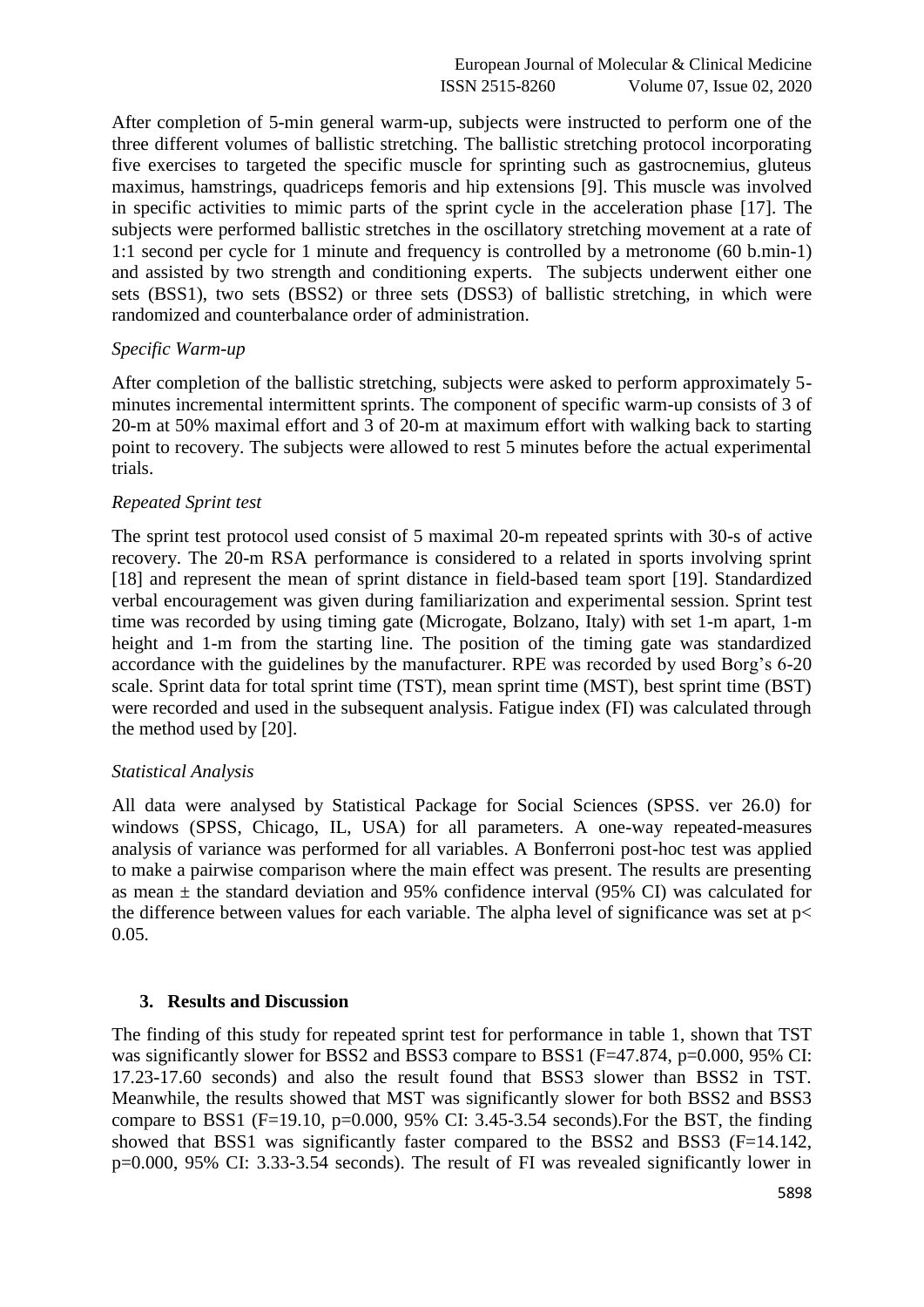BSS1 compared to BSS2 and BSS3 (F=6.899, p=0.004, 95% CI: 5.27-6.57 seconds). Also, the physiological responses of heart rate during repeated sprint test was observed and were showed significantly lower in BSS1 compared to the BSS2 and BSS3( $F=15.631$ ,  $p=0.000$ , 95% CI: 172.2-175.0 beats.min-1 ). In the RPE, results were showed significantly lower score in BSS1 condition compare to BSS2 and BSS3, respectively (F=54.053, p=0.000, 95% CI: 12.20-12.70).

| Variable             | <b>BSS1</b>      | <b>BSS2</b>              | <b>BSS3</b>                  | <b>P-Value</b> |
|----------------------|------------------|--------------------------|------------------------------|----------------|
| HR-beats.min $^{-1}$ | $171.3 \pm 2.94$ | $174.1 \pm 2.83^{\circ}$ | $175.3 \pm 2.72^{\text{a}}$  | 0.000          |
| <b>RPE</b>           | $11.7 + 0.61$    | $12.6 + 0.50^a$          | $12.9 \pm 0.30^{\text{a}}$   | 0.000          |
| <b>RSA Test</b>      |                  |                          |                              |                |
| TST(s)               | $16.85 \pm 0.41$ | $17.37 \pm 0.50^{\circ}$ | $18.0 \pm 0.31^{a,b}$        | 0.000          |
| MST(s)               | $3.37 \pm 0.08$  | $3.47 \pm 0.09^{\circ}$  | $3.64 \pm 0.18^a$            | 0.000          |
| BST(s)               | $3.29 \pm 0.07$  | $3.36 \pm 0.11^a$        | $3.46 \pm 0.10^a$            | 0.000          |
| FI                   | $4.42 \pm 1.22$  | $6.43 \pm 2.53^{\circ}$  | $6.92 \pm 1.73$ <sup>a</sup> | 0.004          |

Table 1. Mean ± SD values for Heart Rate, RPE and RSA Test Variables.

Abbreviations: BSS1, ballistic stretching set 1; BSS2, ballistic stretching set 2; BSS3, ballistic stretching set; HR, Heart rate; RPE, Rate of perceived exertion; TST, total sprint time; MST, mean sprint time; BST, best sprint; FI, fatigue index.

<sup>a</sup>Values significantly different compare to the BSS1 condition.

<sup>b</sup>Values significantly different compare to the BSS2 condition.

## **TABLE 1 ABOUT HERE**

The present study was aimed to compare the three different sets of ballistic stretching on repeated-sprint performance by using 5 x 20-m protocols with interspersed 30-s active recovery among football players. The main finding of this study reveals that performing single set (BSS1) of ballistic stretching with incorporating of five exercises in lower body musculature shown significantly improves performance for repeated-sprint parameters compared to the two sets (BSS2) and three sets (BSS3). It has been well known that preexercises stretching performing before training or competition is crucial to optimized performance [5]. Several studies have using ballistic stretching mostly reported the conflicting results on sub-sequence muscular strength [6, 8, 21, 22,] and power [23, 24, 25]. Study by [17] showed that applying 2 sets of ballistic stretching was significantly improves vertical jump and flexibility ( $p < 0.05$ ). In contrast, the finding from [7, 21] were showed no significant different after 3 sets of ballistic stretching on vertical jump performance. Meanwhile, studies by [8, 22] were showed that flexibility significantly improves after using 3 sets of ballistic stretching. However, the finding from several studies by using a single sprint test tend to showed that ballistic stretching did not impair the performance [9, 14]. In a study by [14] revealed that the significant effect of ballistic stretching to maintain on 10-m and 20-m of sprint performance with four sets and five ballistics stretch.

According to [15], in order to beneficial stretching effect on performance, several factors can affect the stretching outcomes such as intensity, duration, volume, task specificity,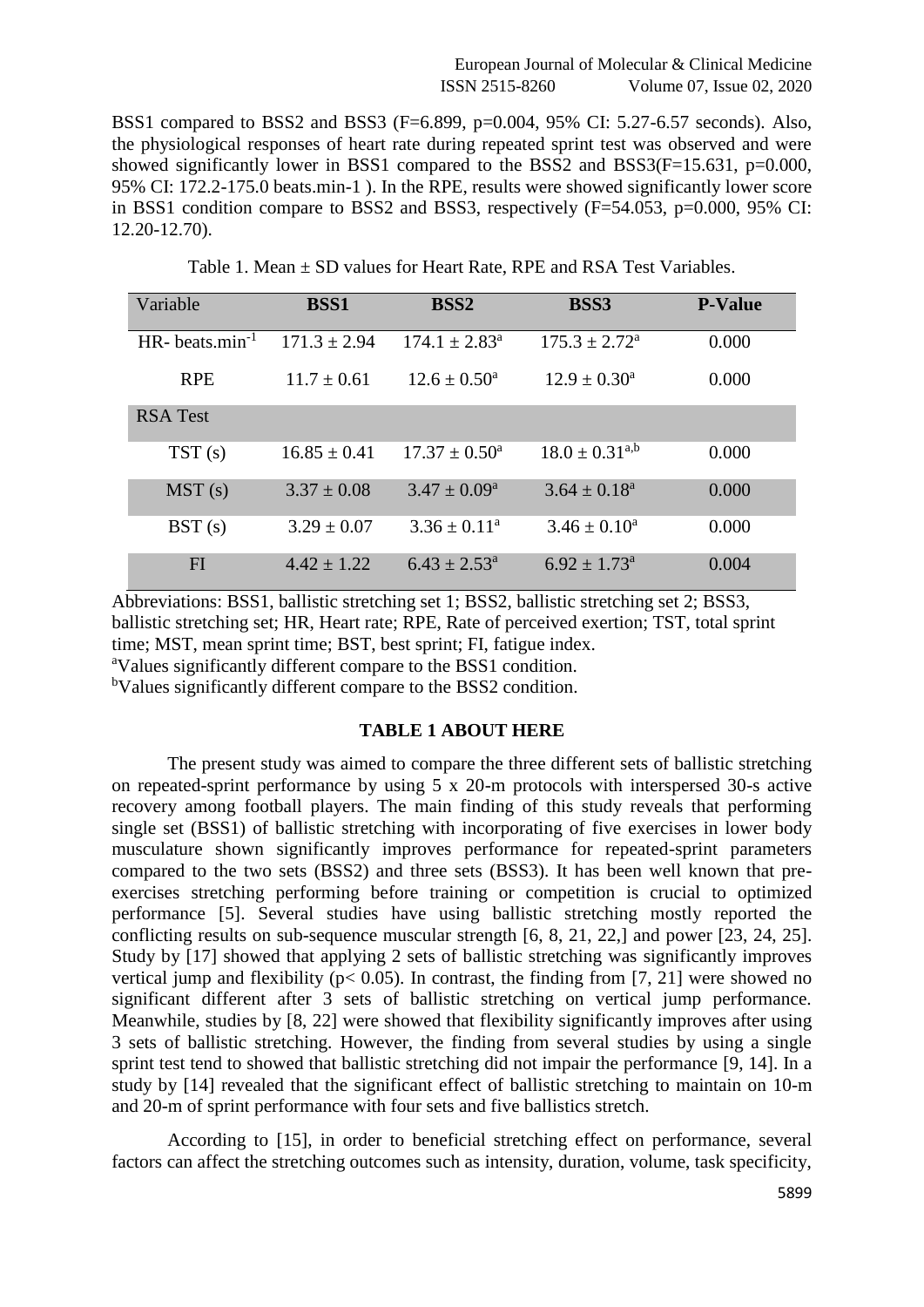frequency, history of athletes must be taken into account. Considering many studies have reported that the linear sprint and repeated sprint ability to be a significant result when incorporating different volumes either one set or two sets of dynamic stretching [26, 27]. The ability to maintain multiple short sprints during a match is very crucial in football [28]. Thus, performance in repeated sprint ability (RSA) is a very important factor for success in these sport. Thus, there is a need to determine the most effective sets of ballistic stretching on subsequence RSA performance to provide information for athletes and coaches in their training routine.

In this study, the finding of BST and MST were showed that BSS1 significantly faster time sprint to compare the BSS2 and BSS3. It would be affected by the volume of ballistic stretching during warm-up were performed a single set of ballistic stretching resulted decreased by 2.1% of BST to BSS2 and 5.2% in BSS3. Besides this, we established a decrease of 2.9% following 2 sets of ballistic stretching and 8.0% following 3 sets of ballistic stretching in MST compared to a single set of ballistic stretching. The higher time sprint of two and three sets of ballistic stretching on the multiple sprints (RSA) was expected to be associated with fatigue development. Fatigue development during multiple sprints with BSS2 and BSS3is inversely to the initial of speed and power [29] and correlated with performance decrement over the multiple sprints [30]. Fatigue index was shown significantly higher by 45.4% following the BSS2 and 56.5% for BSS3 compare to the BSS1. These results indicate that higher fatigue index was associated with lower the ability of an individual to maintain the power and speed during multiple sprints. It seems that performing volume by two and three sets of ballistic stretching might be induce fatigue due to too much stimulus provided before to the repeated sprint test [31]. The higher fatigue index in BSS2 and BSS3 are speculated of the decrease in the availability of the high energy phosphates and resulted in reduced contraction capability of the muscle involved [32].

We also found that heart rate response and RPE were higher in BSS2 and BSS3 by 1.6%, 2.3% and 7.7%, 10.2%, respectively. According to [33] Borg (1982) has suggested that RPE score is a reflection of many feeling and sensation while performing a physical exercise. In this regard, higher RPE score during performed 20-m RSA test were speculated to result from intense effort during pre-warm up in BSS2 and BSS3 due to not enough recovery.

A possible explanation for the positive effect of BSS1 on 5 x 20-m RSA could be related to improving neurological effect. According to [13] explained that ballistic stretching would be producing more profound action potential with increasing the number of firing motor unit as a reaction to abrupt stretching of the muscle spindle, which it leads to myotatic reflex. This condition of BSS1 may be reflected in maximizing the synchronization of agonist and antagonist muscle activation to sustain speed and power during 20-m RSA. In line with this result, a study by [27] reveals that incorporates one or two sets of dynamic stretching have improved the sprint performance for the 20-m protocol. Meanwhile study by [28] was indicated that two sets of dynamic stretching for lower musculature can sustain the performance in 30-m RSA protocol.

Furthermore, the specific of warm-up activity (with sprint task) before the test maybe contribute to enhance in 20-m RSA performance. The previous study has been shown that completing with sprint activities for specific warm-up tend to the improvement of sprint performance by 2-3% in football players [34, 35]. However, there is scanty research evidence that supports the benefits of these practice during the RSA protocol. A present study verified that the warm-up with complemented with specific warm-up activities (e.g. 3 of 20-m at 50%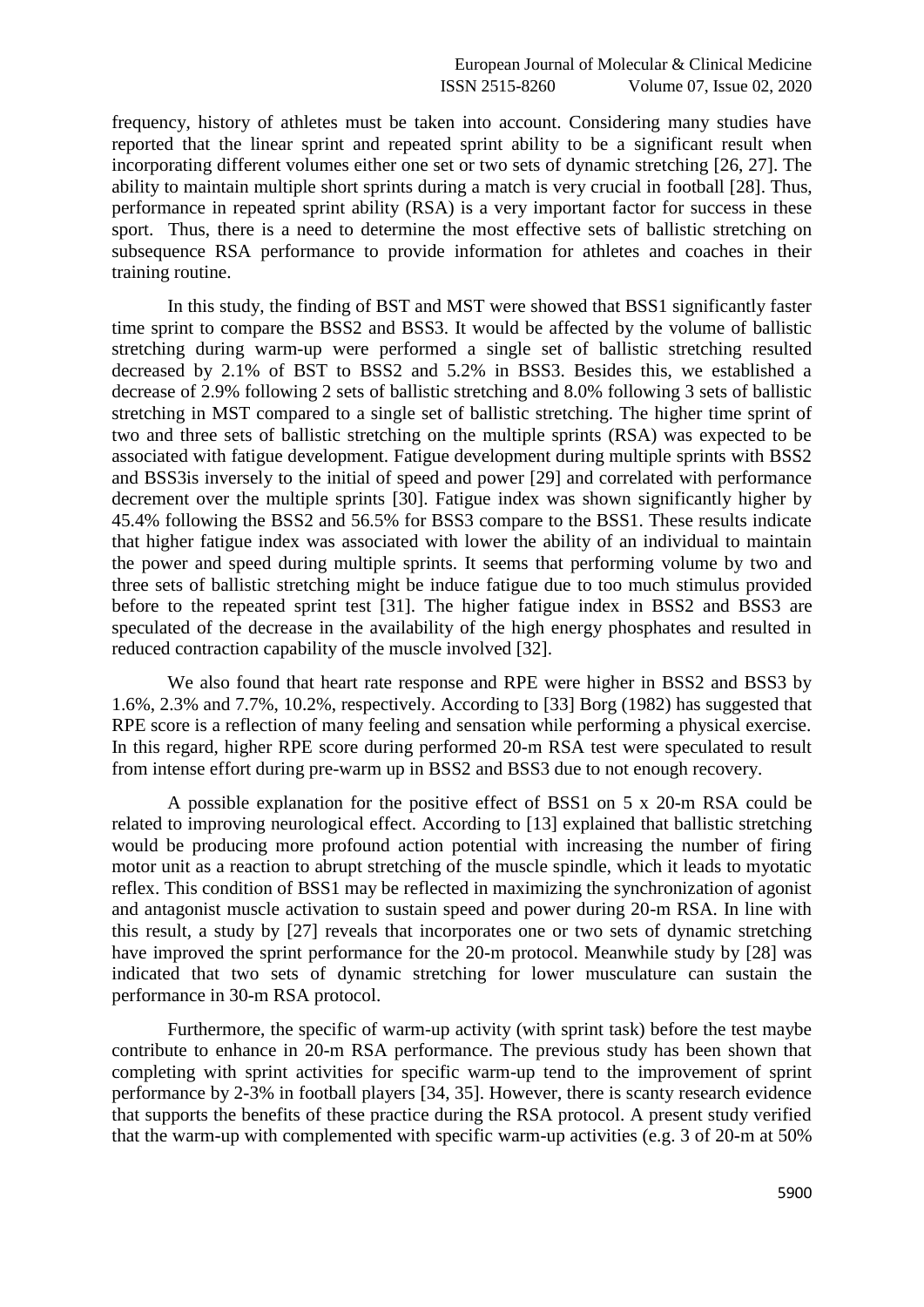maximal effort and 3 of 20-m at maximum effort) positively affected a single set of ballistic stretching on 20-m RSA performance but not for two or three sets of ballistic stretching.

# **4. Conclusion**

In conclusion, the results of the present study suggest that a single set of ballistic stretching with involves 5 of ballistic stretches activities of the lower body positively improve 20-m RSA protocol in football players. Furthermore, with incorporating the specific warm-up to a mimic of the sprint maximal effort would tend to aids for enhancement the repeated sprint test performance. However, the assessment of the two and three sets of ballistic stretching did not revealed meaningful improvement in 20-m RSA test performance.

## **5. Acknowledgment**

The authors are grateful to the Research and Innovation Centre, Universiti Pendidikan Sultan Idris, Tanjong. Malim, Perak for their willingness to support the financial for publication of this study and would like to express my sincere appreciation to all the subjects and also to whom as involved directly and indirectly in this study.

# **6. References**

- 1. Shrier, I, *Warm-up and stretching in the prevention of muscular injury.* Sport Med, 2008. **38**(10): p. 879-880.
- 2. Ozmen, T, Yagmur Gunes, G, Dogan, H, Ucar, I, and Willems, M, *The effect of kinesio taping versus stretching techniques on muscle soreness, and flexibility during recovery from nordic hamstring exercise*, J Body Mov Ther, 2017. **21**: p. 41–47.
- 3. Funk, D.C, Swank, A.M, Mikla, B.M, Fagan, T.A, and Farr, B.K. *Impact of prior exercise on hmastring flexibility: a comparison of proprioceptive neuromuscular facilitation and static stretching*. J Strength Cond Res, 2003. 17(3): p.489-492.
- 4. Bradley, P.S, Olsen, P.D, and Portas, M.D. *The effect of static, ballistic, and proprioceptive neuromuscular facilitation stretching on vertical jump performance*. J Strength Cond Res, 2007. 21(1): p. 223-226.
- 5. Behm, D.G, Blazevich, A.J, Kay, A.D, and McHugh, M. *Acute effects of muscle stretching on physicl performance, range of motion and injury incidence in healthy active individual: a systematic review*. Appl Physiol Nut Metab, 2016. **41**(1): p. 1-11.
- 6. Lima, C.D, Brown, L.E, Wong, M.A, Leyva, W.D, Pinto, R.S, Cadore, E.L and Ruas, C.V, *Acute effects of static vs ballistic stretching on strength and muscular fatigue between ballet dancers and resistance-trained women*, J Strength Cond Res, 2016. **30**(11): p. 3220-3227.
- 7. Unick, J, Kieffer, H.S, Cheesman, W, and Feeney A, *The acute effects of static and ballistic stretching on vertical jump performance in trained women*. J Strength Cond Res, 2005. **19**(1): p. 206–212.
- 8. Bacurau, R.F, Monteiro, G.A, Ugrinowitsch, C, Tricoli, V, Cabral, L.F and Aoki, M.S, *Acute effect of a ballistic and a static stretching exercise bout on flexibility and maximal strength*. J Strength Cond Res, 2009. **23**(1): p. 304–308.
- 9. Oliveira, L.P, Vieira, L.H.P, Aquino, R, Manechini, J.PV, Santiago, P.R.P, and Puggina, E.F, *Acute effects of active, ballistic, passive and proprioceptive neuromuscular facilitation stretching on sprint and vertical jump performance in trained young soccer players.* J Strength Cond Res, 2018. **32**(8): p. 2199-2208.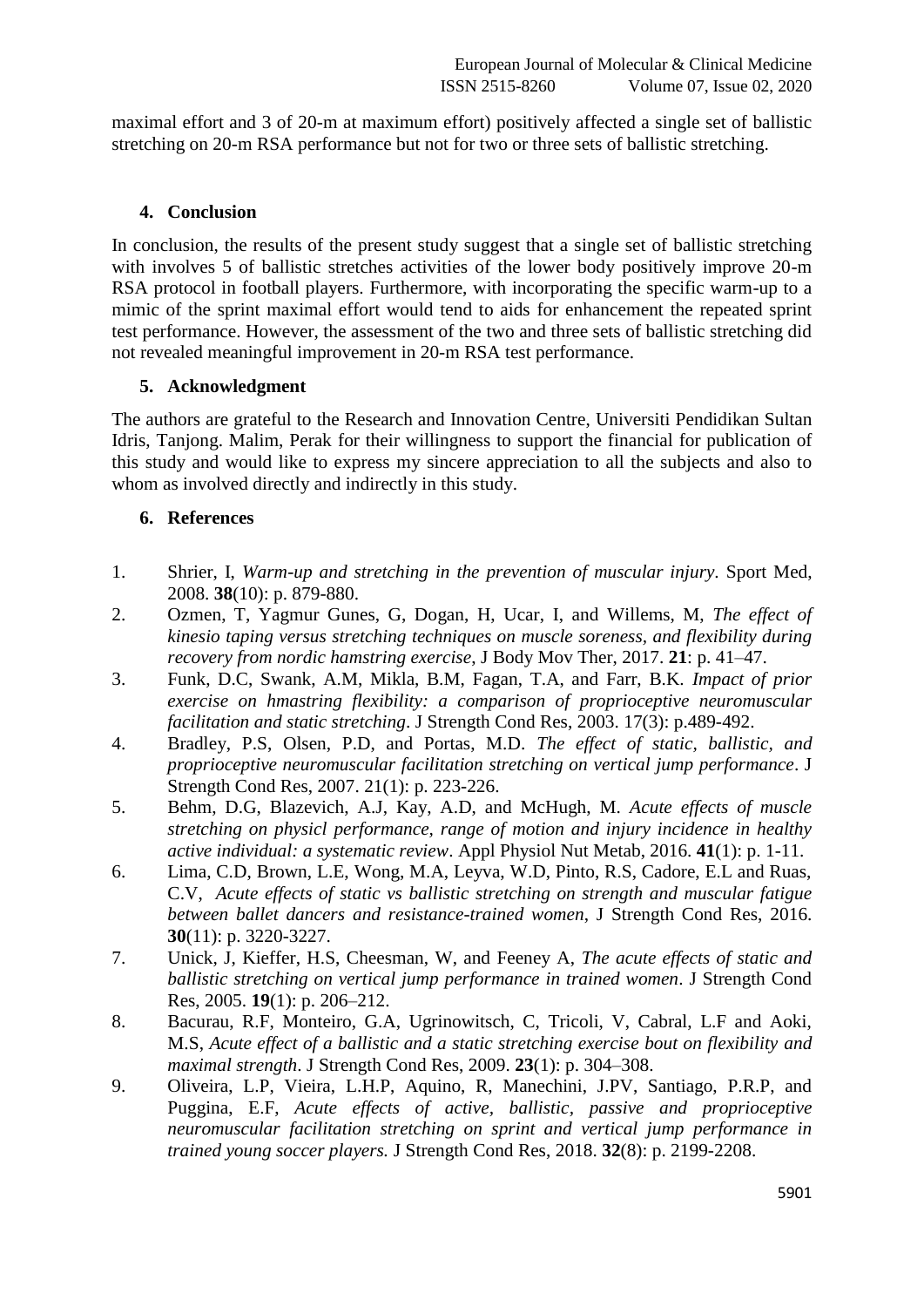- 10. Malik, Z.A, Ahmad, S, Keong, C.C, Yusof, M.I, and Osman, J.M, *Effects of isokinetic resistance training in the rehabilitation of chronic grade 3 anterior cruciate ligament deficiency*. Brunei Int Med J, 2014. **10**(5): p. 262-269.
- 11. Little, T, and Williams, A.G, *Effects of differential stretching protocols during warmups on high-speed motor capacities in professional soccer players*. J Strength Cond Res, 2006. **20**: p. 203–207.
- 12. Manoel, M.E, Harris-Love, M.O, Danoff, J.V, and Miller, T.A, *Acute effects of static, dynamic, and proprioceptive neuromuscular facilitation stretching on muscle power in women*. J Strength Cond Res, 2008. **22**(5): p. 1528–1534.
- 13. Kirmizigil, B, Ozcaldiran, B, and Colakoglu, M, *Effects of three different stretching techniques on vertical jumping performance*. J Strength Cond Res, 2014. **28**: p. 1263– 1271.
- 14. Alemdaroglu, U, Koklu, Y, and Koz, M, *The acute effect of different stretching methods on sprint performance in taekwondo practitioners*. J Sports Med Phys Fitness, 2017. **57**: p. 1104–1110.
- 15. Lima, C.D, Ruas, C.V, Behm, D.G, and Brown, L.E, *Acute effects of stretching on flexibility and performance: a narrative review*. J. Sci. Sport Exerc, 2019. **1**: p. 29–37.
- 16. Behm, D.G, Bambury, A, Cahill, F, and Power, K, *Effect of acute static stretching on force, balance, reaction time, and movement time*. Med Sci Sports Exerc, 2004. **36**: p. 1397–1402.
- 17. Woolstenhulme, M.T, Griffiths, C.M, Woolstenhulme, E.M, and Parcel, A.C, *Ballistic stretching increases flexibility and acute jump height when combined with basketball activity*. J Strength Cond Res, 2006. **20**: 799‐ 803.
- 18. Fletcher, I.M, and Jones, B, *The effect of different warm-up stretch protocols on 20 meter sprint performance in trained rugby union players*. J Strength Cond Res, 2004. **18**(4): p. 885–888.
- 19. Spencer, M, Lawrence, S, Rechichi, C, Bishop, D, Dawson, B, and Goodman, C, *Time-motion analysis of elite field hockey, with special reference to repeated-sprint activity*. J Sports Sci, 2004. **22**(9): p. 843–850.
- 20. Glaister, M, Howatson, G, Pattison, J.R, and McInnes, G, *The reliability and validity of fatigue measures during multiple-sprint work: An issue revisited*. J Strength Cond Res, 2008. **22**(5): p. 1597–1601.
- 21. Samuel, M.N, Holcomb, W.R, Guadagnoli, M.A, Rubley, M.D, and Wallmann, H. Acute effects of static and ballistic stretching on measures of strength and power. J Strength Cond Res, 2008. **22**(5): p. 1422–1428.
- 22. Barroso, R, Tricoli, V, Santos Gil, S.D, Ugrinowitsch, C, Roschel, H, *Maximal strength, number of repetitions, and total volume are differently affected by static-, ballistic-, and proprioceptive neuromuscular facilitation stretching.* J Strength Cond Res, 2012. **26**(9): p.2432–2437.
- 23. Jaggers, J.R, Swank, A.M, Frost, K.L, and Lee, C.D, *The acute effects of dynamic and ballistic stretching on vertical jump height, force, and power*. J Strength Cond Res, 2008. **22**(6): p. 1844 –1849.
- 24. Wallmann, H.W, Christensen, S.D, Perry, C, and Hoover, D.L, *The acute effects of various types of stretching static, dynamic, ballistic, and no stretch of the iliopsoas on 40-yard sprint times in recreational runners*. Int J Sports Phys Ther, 2012. **7**(5): p. 540–547.
- 25. Sa, M.A, Neto, G.R, Costa, P.B, Gomes, T.M, Bentes, C.M, and Brown, A.F, *Acute effects of different stretching techniques on the number of repetitions in a single lower body resistance training session*. J Hum Kinet, 2015. **45**: p.177-185.